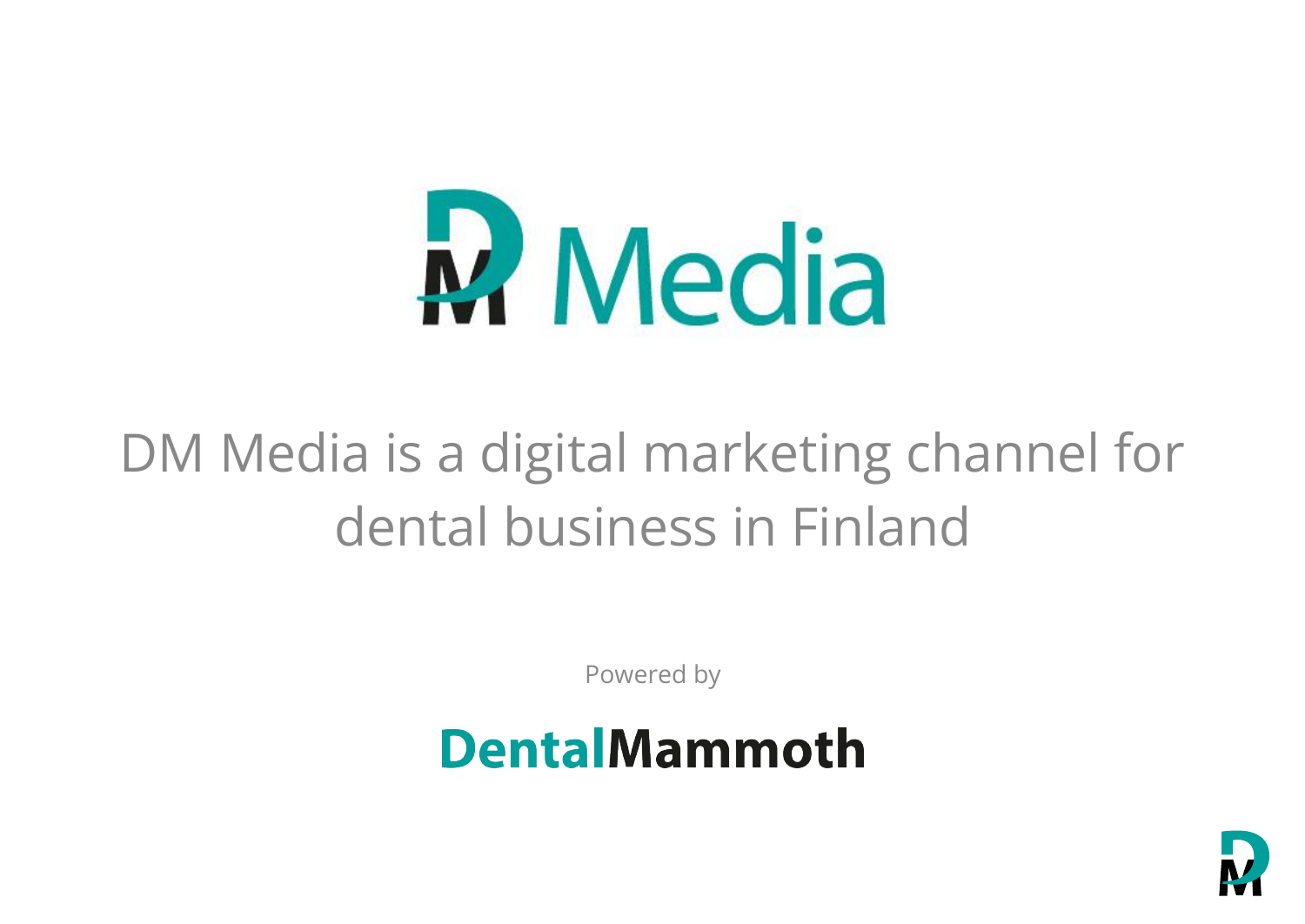# **Right place, right time**

As a marketer, you want to reach your target group at the right time. DM Media will place your products right where dental professionals search for information and make decisions. We concern ourselves with problem-solving, not advertising.



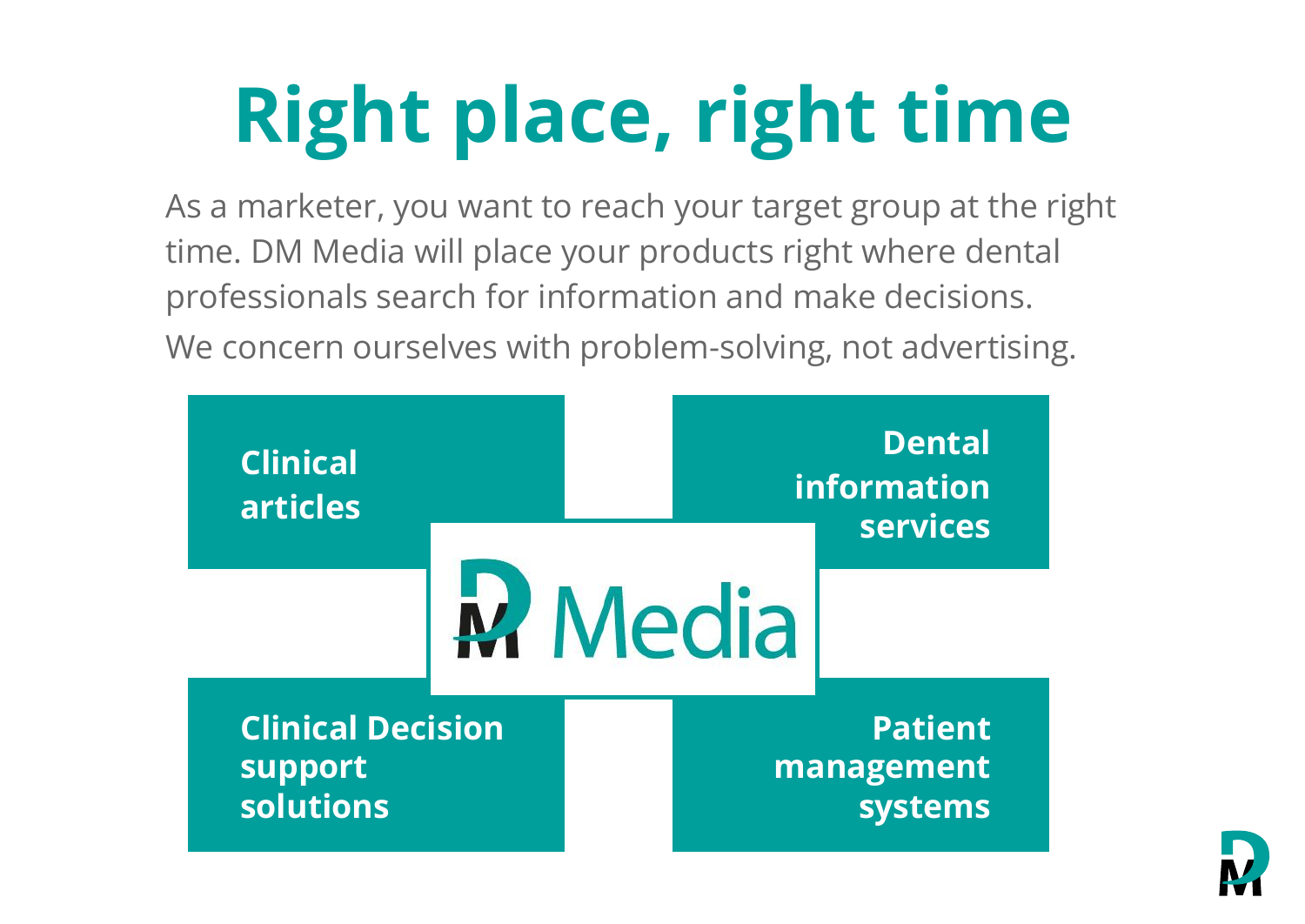## **Two channels in Finland**





### [dentalmammoth.fi](https://www.dentalmammoth.com/fi-fi/)

Finnish site of globally operating Clinical Decision Support system and knowledge base.

|                          | <b>TERVEYSPORTTI</b>                   | Hammaslääketiede ja suun terveys | Terveysportti Etusivu Palaute Yhteystiedot & Kirjaudu sisään |  |                                                                                                                                                                                |                    |
|--------------------------|----------------------------------------|----------------------------------|--------------------------------------------------------------|--|--------------------------------------------------------------------------------------------------------------------------------------------------------------------------------|--------------------|
| Kirjoita hakusana        |                                        |                                  |                                                              |  |                                                                                                                                                                                |                    |
|                          |                                        |                                  |                                                              |  |                                                                                                                                                                                | Selaa tietokantoja |
|                          |                                        |                                  |                                                              |  |                                                                                                                                                                                |                    |
|                          | Tunnetko suun terveyden                |                                  |                                                              |  | Haluatko ylläpitää hyvää suun                                                                                                                                                  |                    |
| erotusdiagnostiikan.     |                                        |                                  |                                                              |  | terveyttä? Syö silloin fiksummin                                                                                                                                               |                    |
| Hampaan oireet           | Hampaan<br>kiinnityskudoksen<br>nireet | Huulten oireet                   |                                                              |  | KRIENS, Sveitsi: Parodontiittia sairastaa arviolta noin 743<br>miljoonaa ihmistä ja se on merkittävä maailmanlaajuinen<br>terveysongelma. Sairauden taustalla on yleensä huono |                    |
| Kasvojen oireet          | Kaulan gireet                          | Kielen gireet                    |                                                              |  | suuhygienia ja sen seurauksena muodostuva                                                                                                                                      |                    |
| Leukaluiden<br>oireet    | Leukanivelen gireet                    | Limakalvoien<br>oireet           |                                                              |  | bakteeribiofilmi, joka johtaa pehmeän ja kovan<br>parodontaalikudoksen tuhoutumiseen. Parodontiitti on                                                                         |                    |
| Puremalihasten<br>oireet | Suulaen oireet                         | Suupohjan<br>oireet              | sekä sydän- ja verisuonitauteihin.                           |  | yhteydessä systeemisiin sairauksiin, kuten diabetekseen                                                                                                                        |                    |

### [terveysportti.fi](https://www.terveysportti.fi/apps/dtk/tod)

The Terveysportti (Health gate) online is the most used national health information service in Finland. Dental Mammoth is the content provider to its dental section.

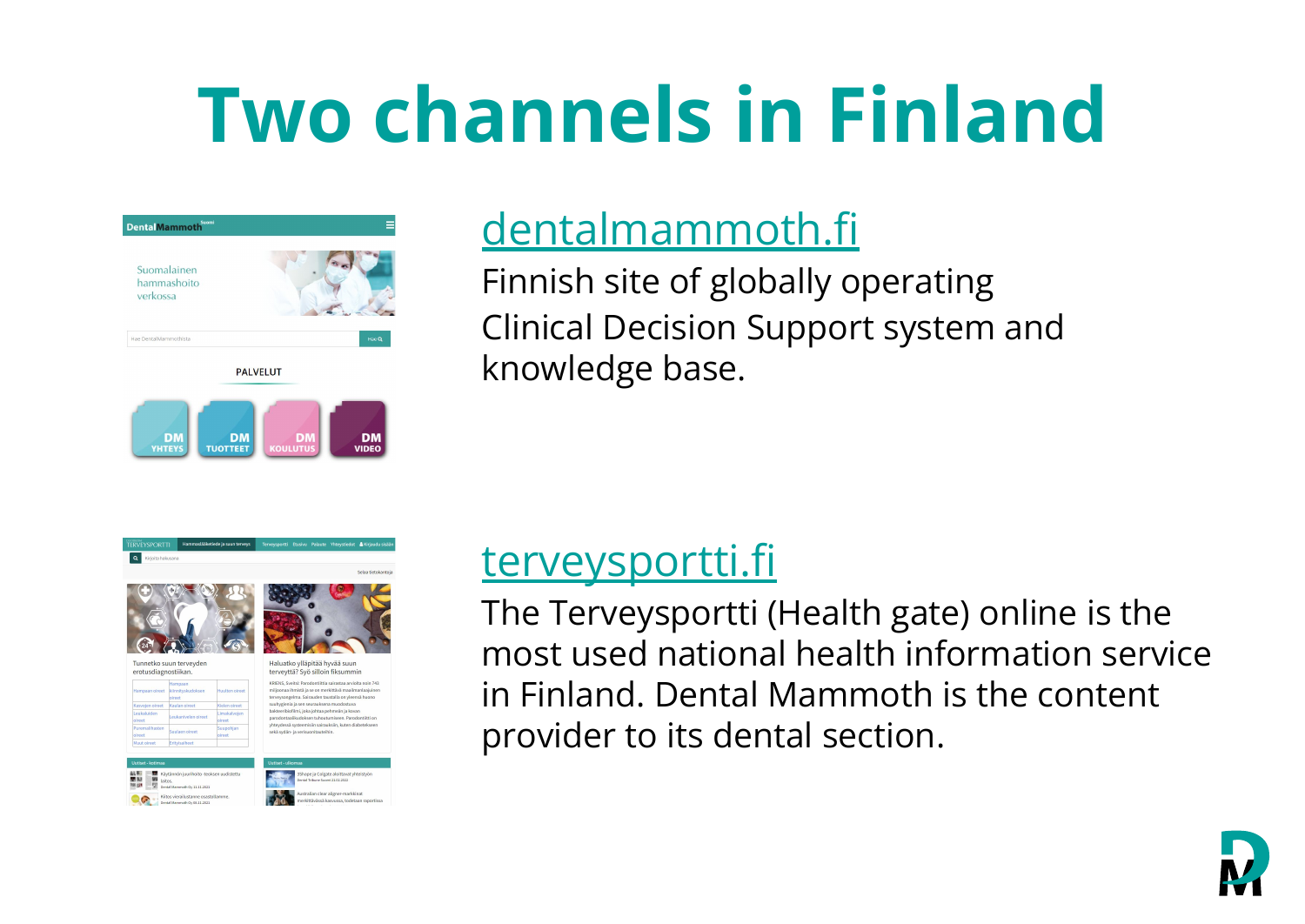### **Reach the dental professionals**

### **DM Media in numbers**

Average per month 2022

- 7000 8000 searches in Terveysportti
- 20 000 article page views
- 500 4 000 product views per customer\*

#### **Access rights to services**

- Private sector approx. 90%
- Public sector 100%
- Dental schools and students 100%

\*Related to customers selected DM Media package and product category



#### *DM Media products on front page Terveysportti*



*DM Media products on Terveysportti articles. Related for content.*

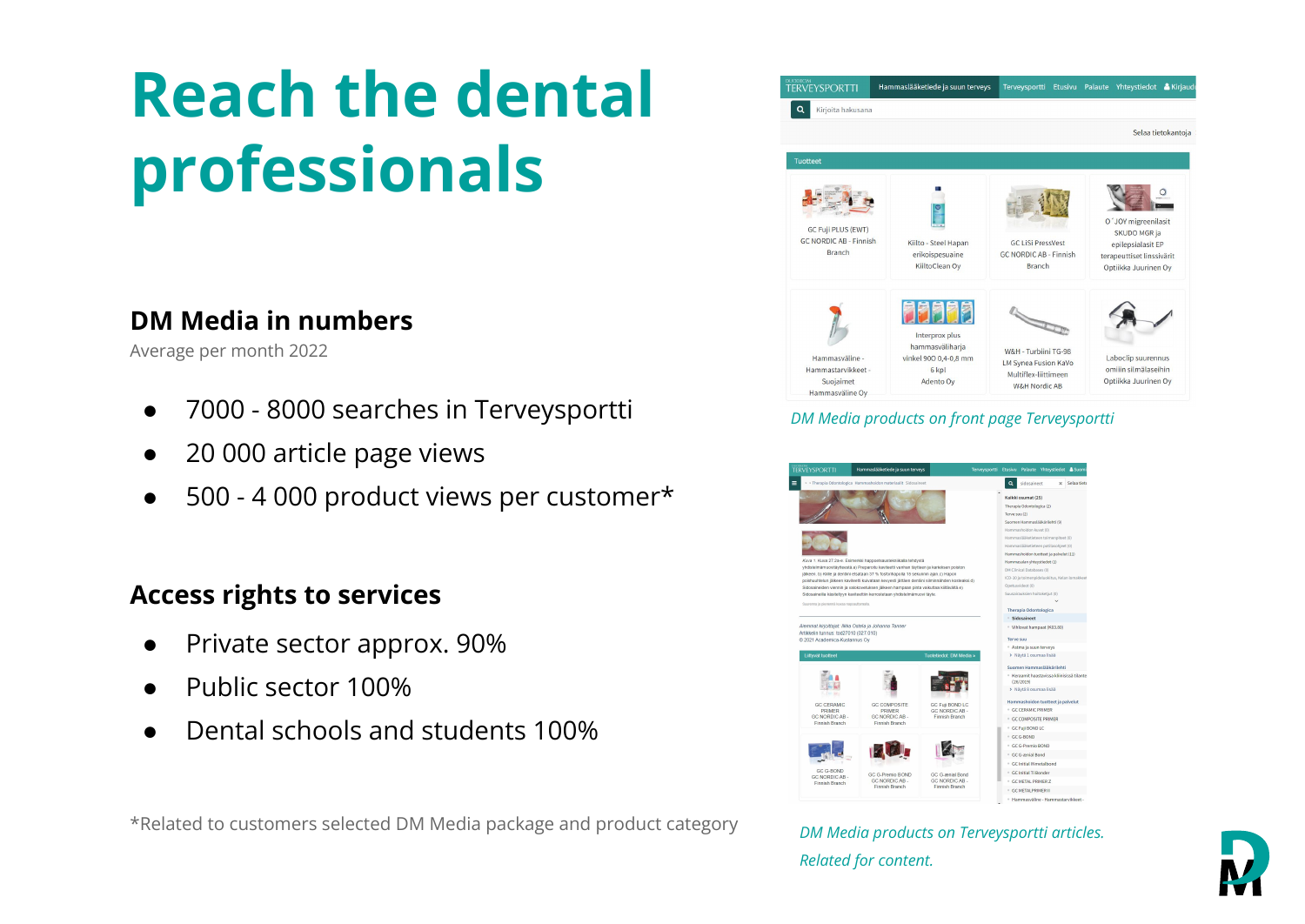## **Benefits**

|                                                                                              | HAMMASAI AN YHTFYSTIFDOT |                    |                                                   |
|----------------------------------------------------------------------------------------------|--------------------------|--------------------|---------------------------------------------------|
| Hae vrityksen, tuotteen, toimenpiteen tai käyttötarkoituksen nimellä tai muulla hakusanalla. |                          |                    | Hae Q                                             |
| $A - \overline{O}$<br>Toimialat                                                              |                          |                    |                                                   |
| Yritykset<br>+ Terveyden ja sairaahoidon<br>palvelut                                         |                          | <b>BERNER</b>      | <b>BIOHIT HealthCare</b><br>Innovating for Health |
| - Tuote- ja lääkeyritykset<br>· Hammasalan tarvikelikkeet<br>· Hammasalan tukkuliikkeen      | Adento Oy                | <b>Berner Oy</b>   | <b>Biohit Oyj</b>                                 |
| · Lääketeollisuus<br>Muut alan tuotteet                                                      |                          |                    |                                                   |
| + Palveluvritykset                                                                           | FCHNOLOG                 | DLS SCIENCES       | <b>Charles</b>                                    |
| <b>In</b> Järjestöt                                                                          |                          |                    |                                                   |
| <b>D</b> Oppilaitokset                                                                       | Cair AB                  | <b>Dental Life</b> | Dental-Systems                                    |
| <b>b</b> Viranomaiset ja laitokset                                                           |                          | Sciences           | Oy                                                |



#### **GC CERASMART**

Hammashoidon tuotteet ja palvelut **GC CERASMART** 7 2 2022



#### Tuotetiedot

Edustaja: GC NORDIC AB - Finnish Branch [1] Valmistaja: GC EUROPE N.V. Jälleenmyyjä: Plandent Oy 2 Hammasväline Oy 3 Katso kaikki tiedot DM-tuotesivulta Tuoteseloste

**Kuvaus** 

**CERASMART TM from GC** Force Absorbing Hybrid Ceramic CAD/CAM Block Precision, strength and flexibility... ... combined with an easy to use characterisation glaze

As a DM Media customer, you will get the following:

- **Company profile page**
- Product / webinar pages
- News Wiring tool publish your company news
- Valuable backlinks (SEO)
- And much more...

All the content is pushed through our online channels precisely to the right Finnish target groups.

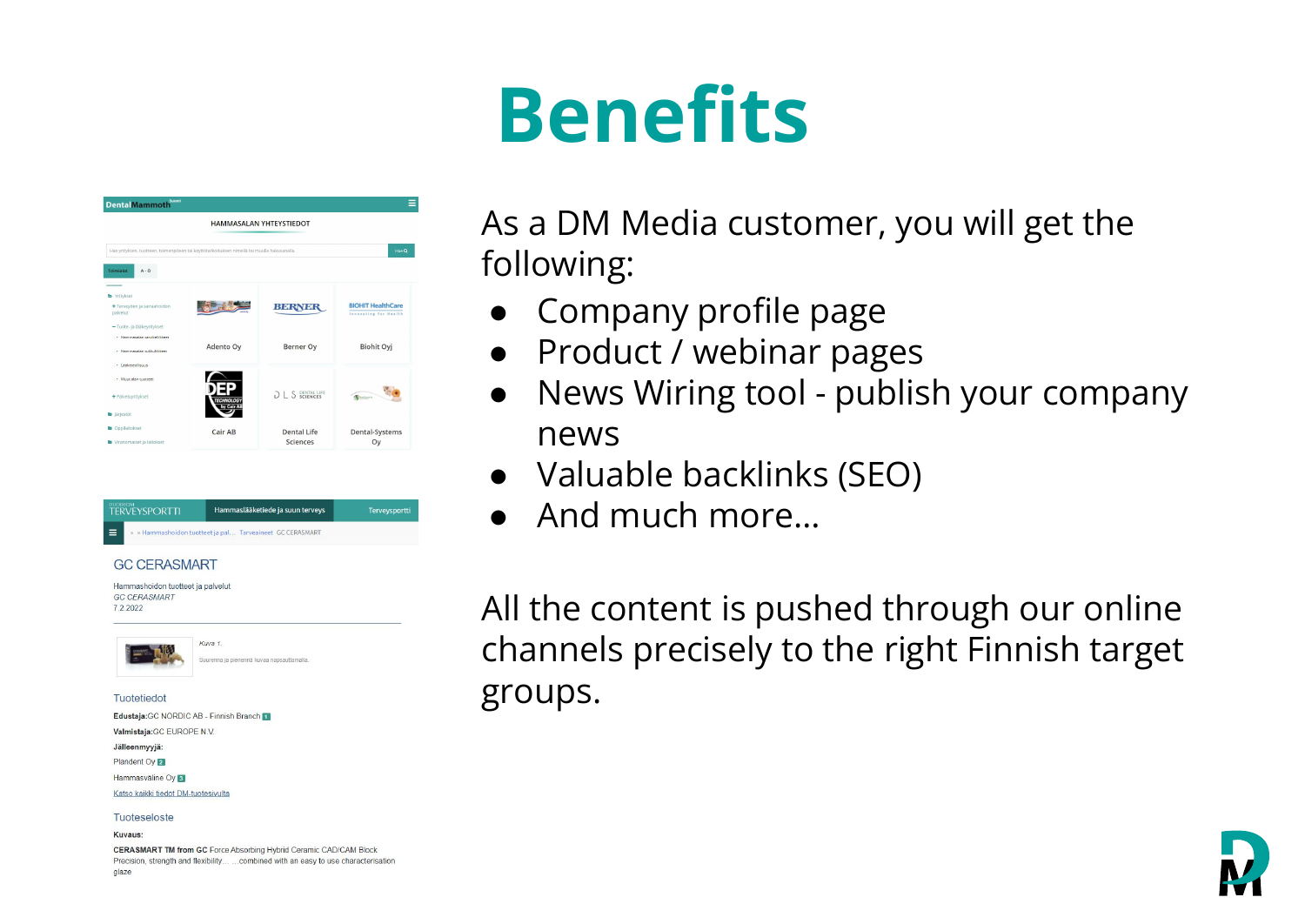## **Manage content at ease**

Dental companies have complete control over their own content.

Easy to use content management system.

Content management can also be outsourced to us – partially or entirely.







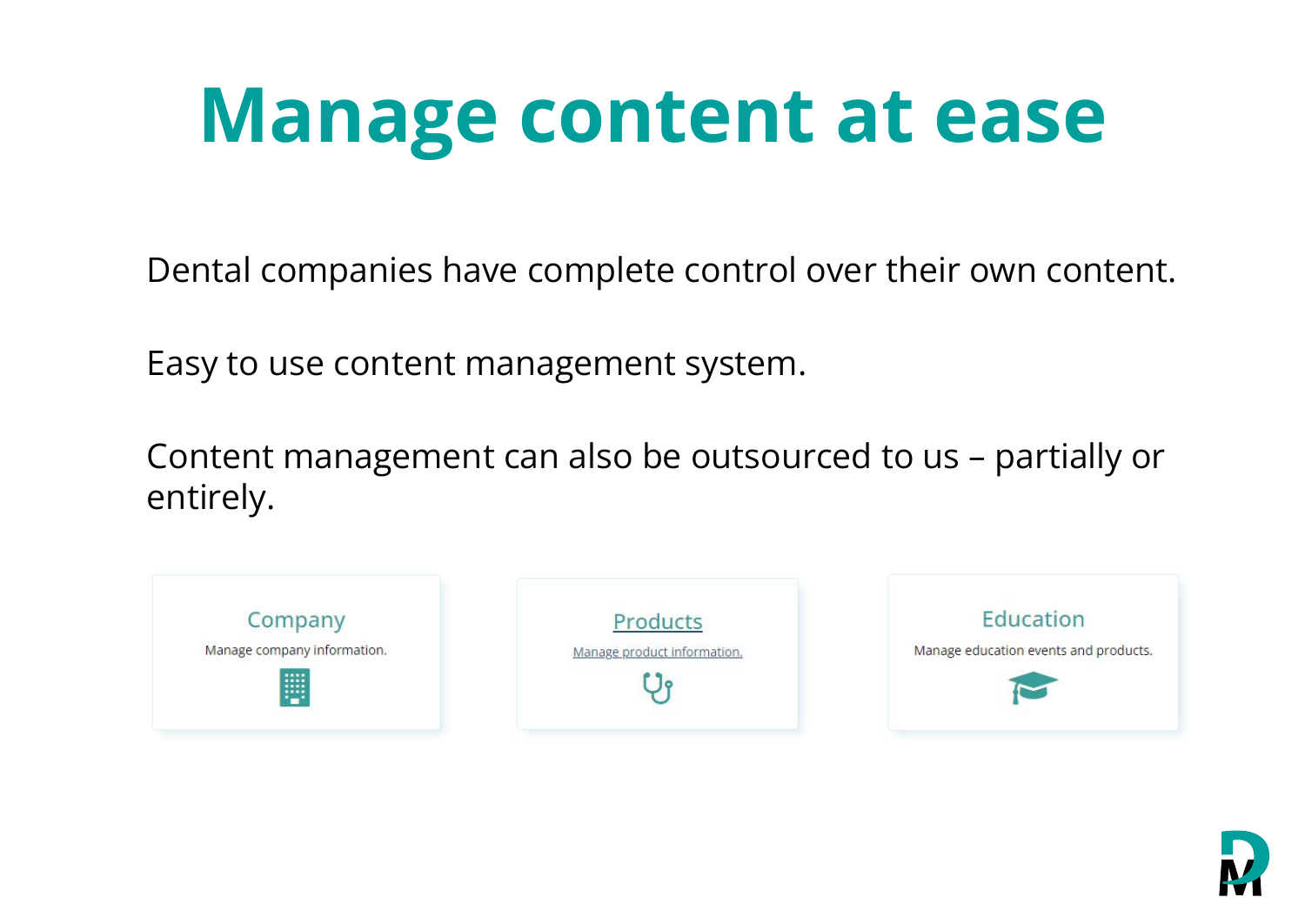# **Plans and pricing**

- Company Page
- 1 product page
- News Wiring tool
- 1 user for content management
- User support
- Campaign reporting

#### **Price:**

**12 months**

**EUR 990 (VAT 0%)**

- Company Page
- 20 product pages
- News Wiring tool
- 1-3 users for content management
- User support
- Campaign reporting

#### **Price:**

**12 months EUR 1980 (VAT 0%)**

### **DM Media - 1 DM Media - 20 DM Media - 100**

- Company Page
- 100 product pages
- News Wiring tool
- 1-5 user for content management
- User support
- Campaign reporting

**Price:**

**12 months**

**EUR 3960 (VAT 0%)**